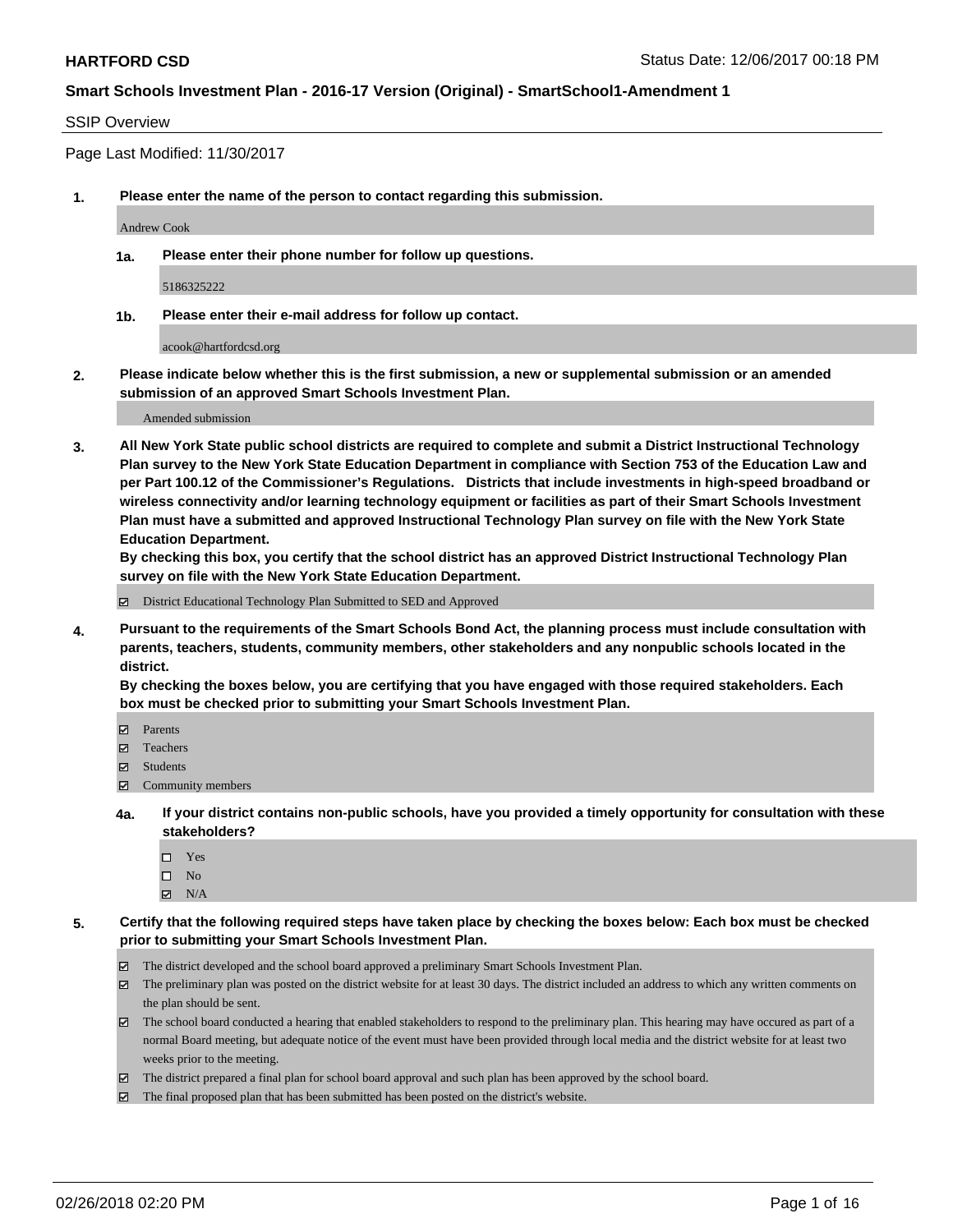#### SSIP Overview

Page Last Modified: 11/30/2017

**5a. Please upload the proposed Smart Schools Investment Plan (SSIP) that was posted on the district's website, along with any supporting materials. Note that this should be different than your recently submitted Educational Technology Survey. The Final SSIP, as approved by the School Board, should also be posted on the website and remain there during the course of the projects contained therein.**

Smart Schools Hearing Presentation - TV.pdf

**5b. Enter the webpage address where the final Smart Schools Investment Plan is posted. The Plan should remain posted for the life of the included projects.**

http://www.hartfordcsd.org/education/components/scrapbook/default.php?sectiondetailid=1918&

**6. Please enter an estimate of the total number of students and staff that will benefit from this Smart Schools Investment Plan based on the cumulative projects submitted to date.**

550

**7. An LEA/School District may partner with one or more other LEA/School Districts to form a consortium to pool Smart Schools Bond Act funds for a project that meets all other Smart School Bond Act requirements. Each school district participating in the consortium will need to file an approved Smart Schools Investment Plan for the project and submit a signed Memorandum of Understanding that sets forth the details of the consortium including the roles of each respective district.**

 $\Box$  The district plans to participate in a consortium to partner with other school district(s) to implement a Smart Schools project.

**8. Please enter the name and 6-digit SED Code for each LEA/School District participating in the Consortium.**

| <b>Partner LEA/District</b> | <b>ISED BEDS Code</b> |
|-----------------------------|-----------------------|
| (No Response)               | (No Response)         |

#### **9. Please upload a signed Memorandum of Understanding with all of the participating Consortium partners.**

(No Response)

**10. Your district's Smart Schools Bond Act Allocation is:**

\$591,447

**11.** Enter the budget sub-allocations by category that you are submitting for approval at this time. If you are not budgeting SSBA funds for a category, please enter 0 (zero.) If the value entered is \$0, you will not be required to complete that survey question.

|                                       | Sub-<br><b>Allocations</b> |
|---------------------------------------|----------------------------|
| School Connectivity                   | l 0                        |
| Connectivity Projects for Communities | $\overline{0}$             |
| Classroom Technology                  | 99,567                     |
| Pre-Kindergarten Classrooms           | $\overline{0}$             |
| Replace Transportable Classrooms      | $\Omega$                   |
| High-Tech Security Features           | $\overline{0}$             |
| Totals:                               | 99,567                     |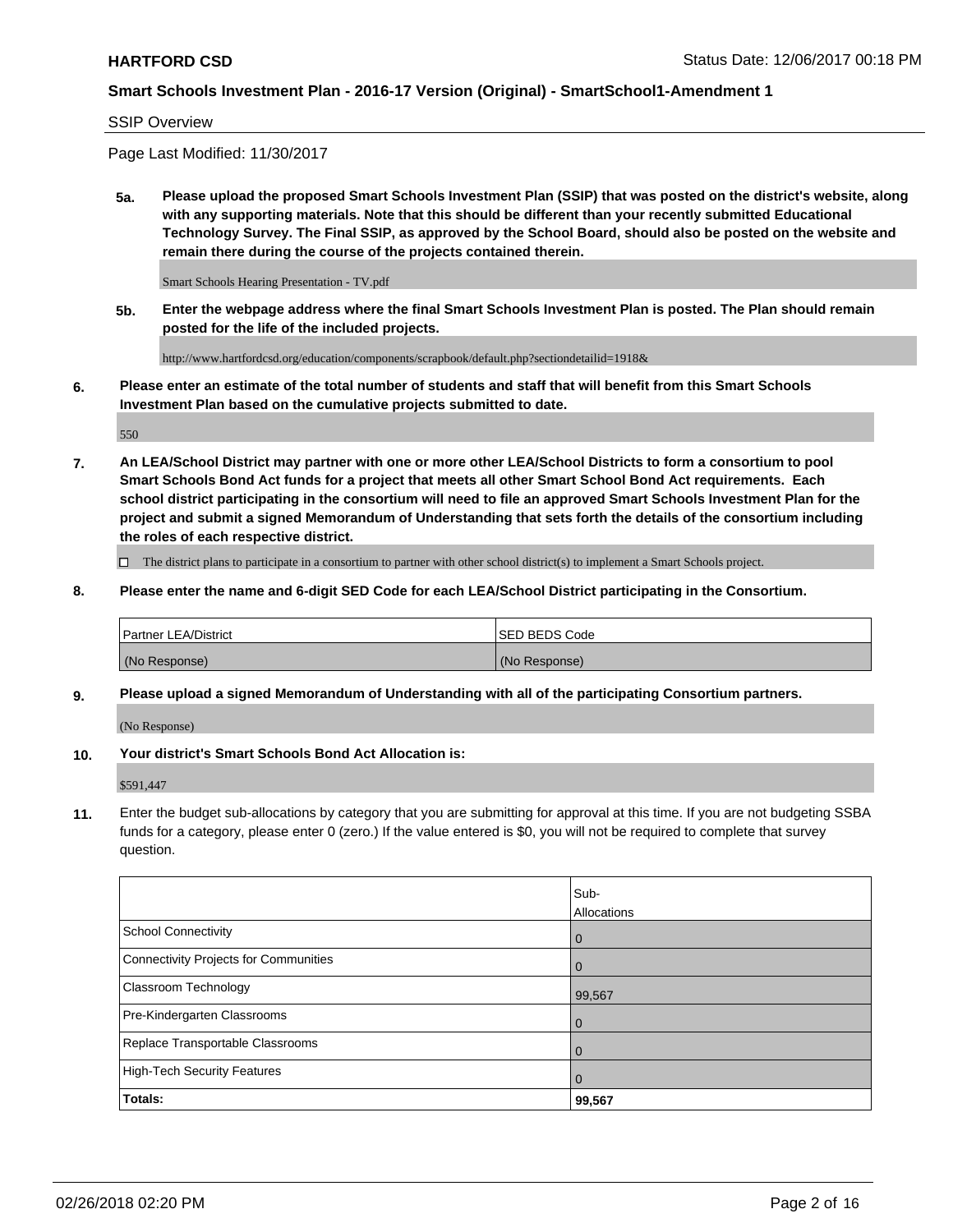### School Connectivity

Page Last Modified: 11/15/2017

- **1. In order for students and faculty to receive the maximum benefit from the technology made available under the Smart Schools Bond Act, their school buildings must possess sufficient connectivity infrastructure to ensure that devices can be used during the school day. Smart Schools Investment Plans must demonstrate that:**
	- **• sufficient infrastructure that meets the Federal Communications Commission's 100 Mbps per 1,000 students standard currently exists in the buildings where new devices will be deployed, or**
	- **• is a planned use of a portion of Smart Schools Bond Act funds, or**
	- **• is under development through another funding source.**

**Smart Schools Bond Act funds used for technology infrastructure or classroom technology investments must increase the number of school buildings that meet or exceed the minimum speed standard of 100 Mbps per 1,000 students and staff within 12 months. This standard may be met on either a contracted 24/7 firm service or a "burstable" capability. If the standard is met under the burstable criteria, it must be:**

**1. Specifically codified in a service contract with a provider, and**

**2. Guaranteed to be available to all students and devices as needed, particularly during periods of high demand, such as computer-based testing (CBT) periods.**

**Please describe how your district already meets or is planning to meet this standard within 12 months of plan submission.**

(No Response)

- **1a. If a district believes that it will be impossible to meet this standard within 12 months, it may apply for a waiver of this requirement, as described on the Smart Schools website. The waiver must be filed and approved by SED prior to submitting this survey.**
	- By checking this box, you are certifying that the school district has an approved waiver of this requirement on file with the New York State Education Department.
- **2.** Connectivity Speed Calculator **(Required)**

|                         | l Number of<br>Students | Multiply by<br>100 Kbps | Divide by 1000 Current Speed<br>to Convert to<br>Required<br>Speed in Mb | lin Mb           | Expected<br>Speed to be<br>Attained Within Required<br>12 Months | <b>Expected Date</b><br>When<br>Speed Will be<br>Met |
|-------------------------|-------------------------|-------------------------|--------------------------------------------------------------------------|------------------|------------------------------------------------------------------|------------------------------------------------------|
| <b>Calculated Speed</b> | (No<br>Response)        | (No Response)           | (No<br>Response)                                                         | (No<br>Response) | (No<br>Response)                                                 | l (No<br>Response)                                   |

**3. Describe how you intend to use Smart Schools Bond Act funds for high-speed broadband and/or wireless connectivity projects in school buildings.**

(No Response)

**4. Describe the linkage between the district's District Instructional Technology Plan and the proposed projects. (There should be a link between your response to this question and your response to Question 1 in Part E. Curriculum and Instruction "What are the district's plans to use digital connectivity and technology to improve teaching and learning?)**

(No Response)

**5. If the district wishes to have students and staff access the Internet from wireless devices within the school building, or in close proximity to it, it must first ensure that it has a robust Wi-Fi network in place that has sufficient bandwidth to meet user demand.**

**Please describe how you have quantified this demand and how you plan to meet this demand.**

(No Response)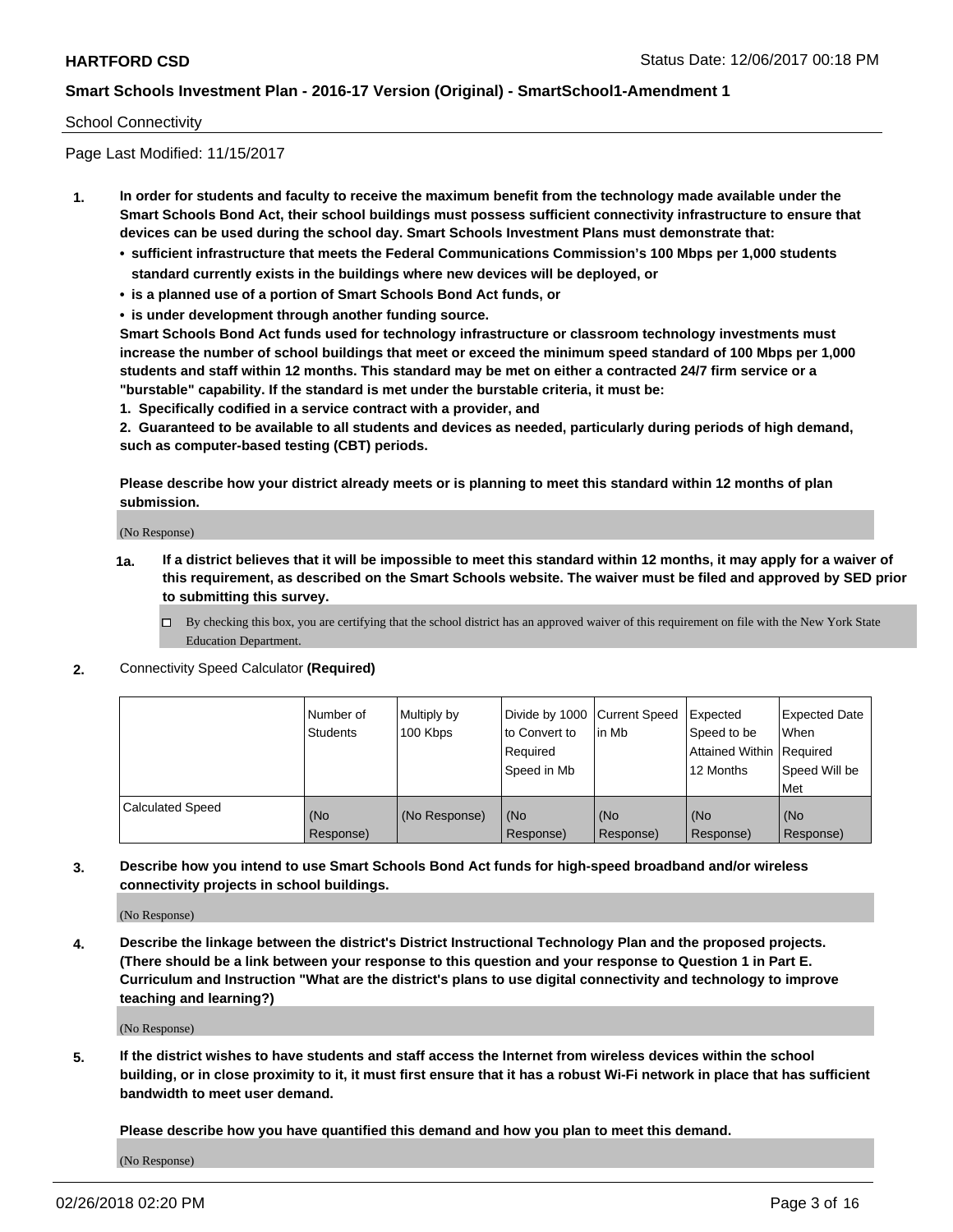### School Connectivity

Page Last Modified: 11/15/2017

**6. As indicated on Page 5 of the guidance, the Office of Facilities Planning will have to conduct a preliminary review of all capital projects, including connectivity projects.**

**Please indicate on a separate row each project number given to you by the Office of Facilities Planning.**

| Project Number |  |
|----------------|--|
| (No Response)  |  |

**7. Certain high-tech security and connectivity infrastructure projects may be eligible for an expedited review process as determined by the Office of Facilities Planning.**

#### **Was your project deemed eligible for streamlined review?**

(No Response)

#### **8. Include the name and license number of the architect or engineer of record.**

| Name          | License Number |
|---------------|----------------|
| (No Response) | (No Response)  |

**9.** If you are submitting an allocation for **School Connectivity** complete this table.

**Note that the calculated Total at the bottom of the table must equal the Total allocation for this category that you entered in the SSIP Overview overall budget.** 

|                                            | Sub-          |
|--------------------------------------------|---------------|
|                                            | Allocation    |
| Network/Access Costs                       | (No Response) |
| Outside Plant Costs                        | (No Response) |
| School Internal Connections and Components | (No Response) |
| Professional Services                      | (No Response) |
| Testing                                    | (No Response) |
| <b>Other Upfront Costs</b>                 | (No Response) |
| <b>Other Costs</b>                         | (No Response) |
| Totals:                                    | 0             |

**10. Please detail the type, quantity, per unit cost and total cost of the eligible items under each sub-category. This is especially important for any expenditures listed under the "Other" category. All expenditures must be eligible for tax-exempt financing to be reimbursed through the SSBA. Sufficient detail must be provided so that we can verify this is the case. If you have any questions, please contact us directly through smartschools@nysed.gov. NOTE: Wireless Access Points should be included in this category, not under Classroom Educational Technology, except those that will be loaned/purchased for nonpublic schools.**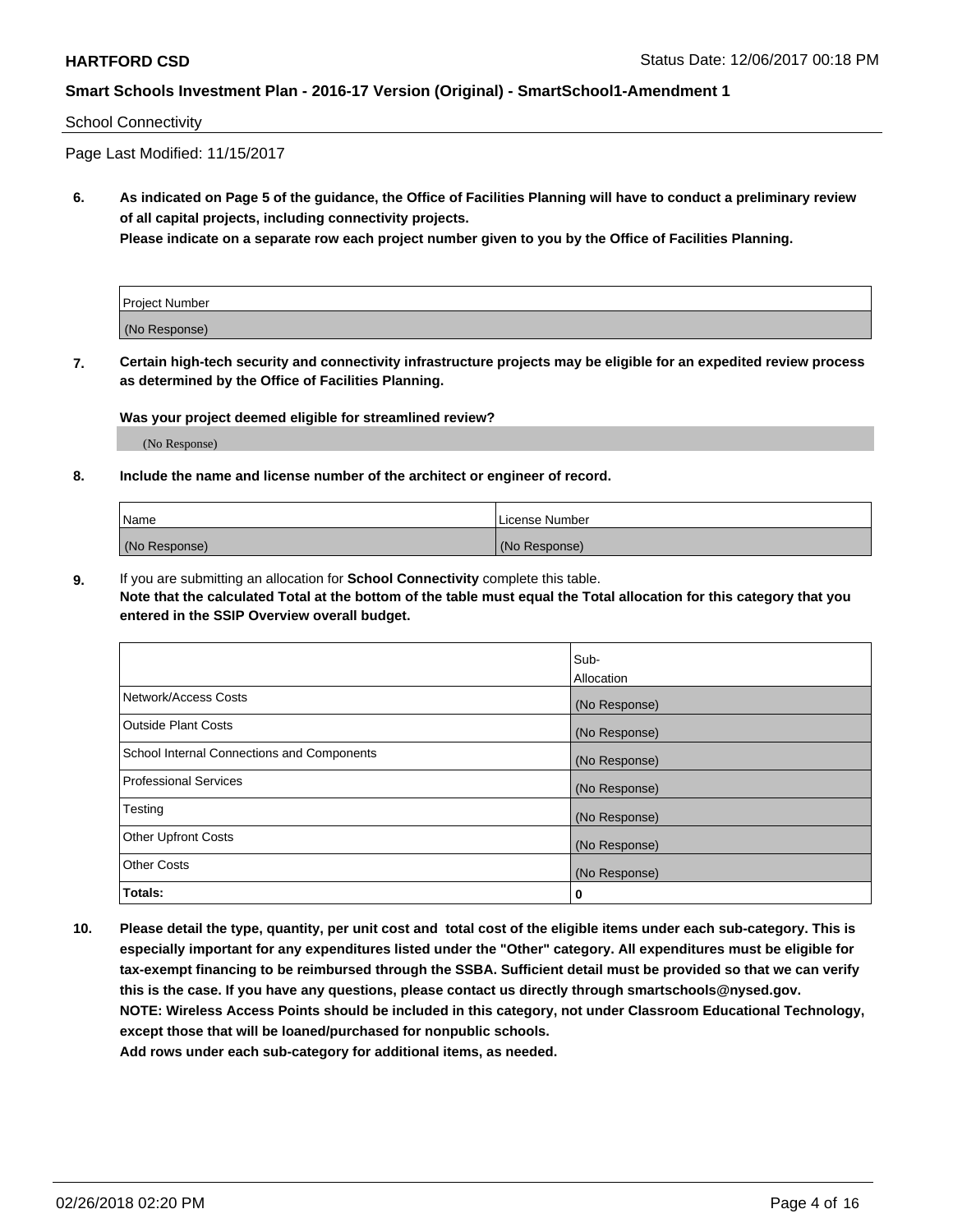School Connectivity

Page Last Modified: 11/15/2017

| Select the allowable expenditure | Item to be purchased | Quantity      | Cost per Item | <b>Total Cost</b> |
|----------------------------------|----------------------|---------------|---------------|-------------------|
| type.                            |                      |               |               |                   |
| Repeat to add another item under |                      |               |               |                   |
| each type.                       |                      |               |               |                   |
| (No Response)                    | (No Response)        | (No Response) | (No Response) | (No Response)     |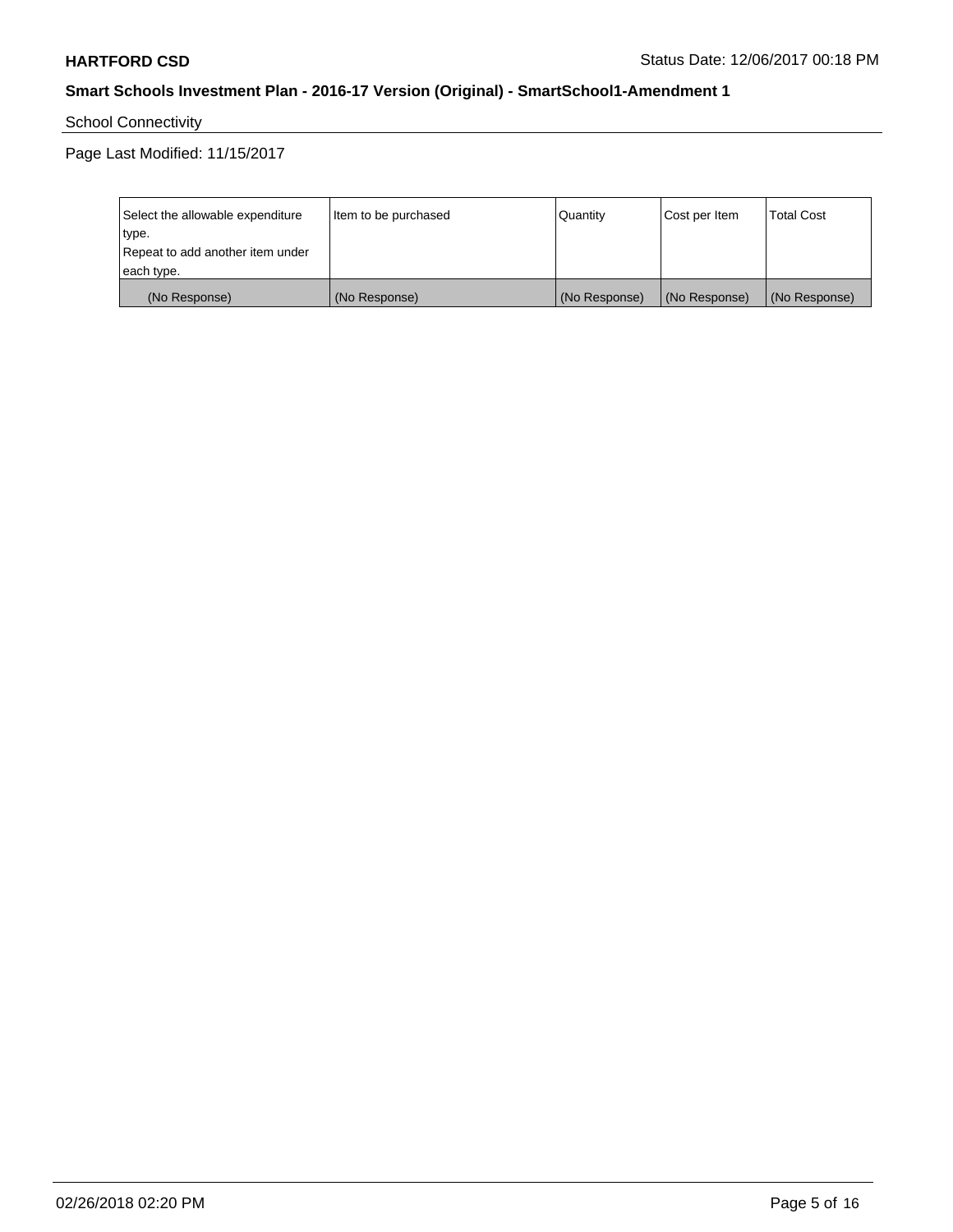Community Connectivity (Broadband and Wireless)

Page Last Modified: 11/15/2017

**1. Describe how you intend to use Smart Schools Bond Act funds for high-speed broadband and/or wireless connectivity projects in the community.**

(No Response)

**2. Please describe how the proposed project(s) will promote student achievement and increase student and/or staff access to the Internet in a manner that enhances student learning and/or instruction outside of the school day and/or school building.**

(No Response)

**3. Community connectivity projects must comply with all the necessary local building codes and regulations (building and related permits are not required prior to plan submission).**

 $\Box$  I certify that we will comply with all the necessary local building codes and regulations.

**4. Please describe the physical location of the proposed investment.**

(No Response)

**5. Please provide the initial list of partners participating in the Community Connectivity Broadband Project, along with their Federal Tax Identification (Employer Identification) number.**

| <b>Project Partners</b> | l Federal ID # |
|-------------------------|----------------|
| (No Response)           | (No Response)  |

**6.** If you are submitting an allocation for **Community Connectivity**, complete this table. **Note that the calculated Total at the bottom of the table must equal the Total allocation for this category that you entered in the SSIP Overview overall budget.**

|                                    | Sub-Allocation |
|------------------------------------|----------------|
| Network/Access Costs               | (No Response)  |
| Outside Plant Costs                | (No Response)  |
| <b>Tower Costs</b>                 | (No Response)  |
| <b>Customer Premises Equipment</b> | (No Response)  |
| Professional Services              | (No Response)  |
| Testing                            | (No Response)  |
| <b>Other Upfront Costs</b>         | (No Response)  |
| <b>Other Costs</b>                 | (No Response)  |
| Totals:                            | 0              |

**7. Please detail the type, quantity, per unit cost and total cost of the eligible items under each sub-category. This is especially important for any expenditures listed under the "Other" category. All expenditures must be capital-bond eligible to be reimbursed through the SSBA. If you have any questions, please contact us directly through smartschools@nysed.gov.**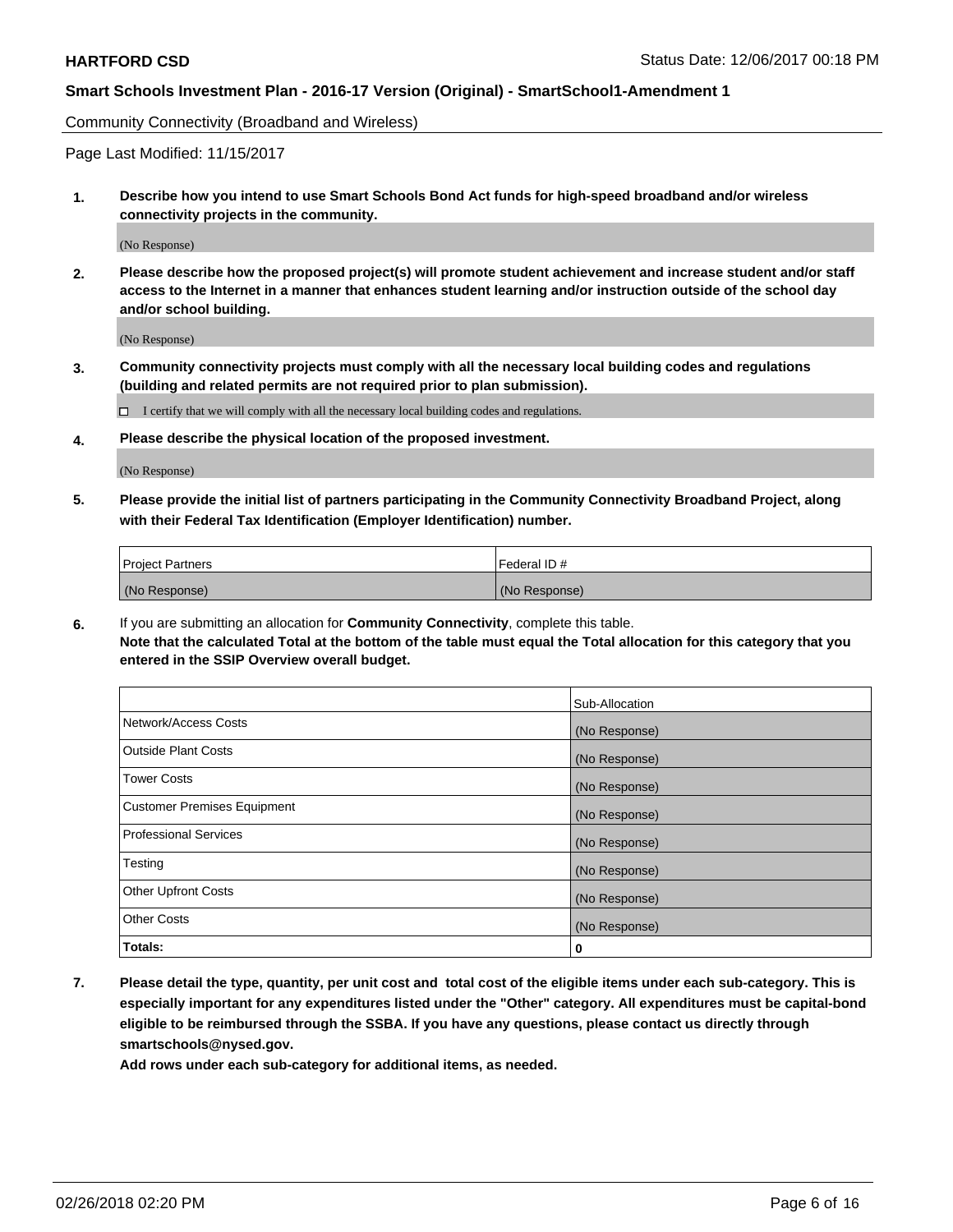Community Connectivity (Broadband and Wireless)

Page Last Modified: 11/15/2017

| Select the allowable expenditure<br>type.<br>Repeat to add another item under | Item to be purchased | Quantity      | Cost per Item | <b>Total Cost</b> |
|-------------------------------------------------------------------------------|----------------------|---------------|---------------|-------------------|
| each type.                                                                    |                      |               |               |                   |
| (No Response)                                                                 | (No Response)        | (No Response) | (No Response) | (No Response)     |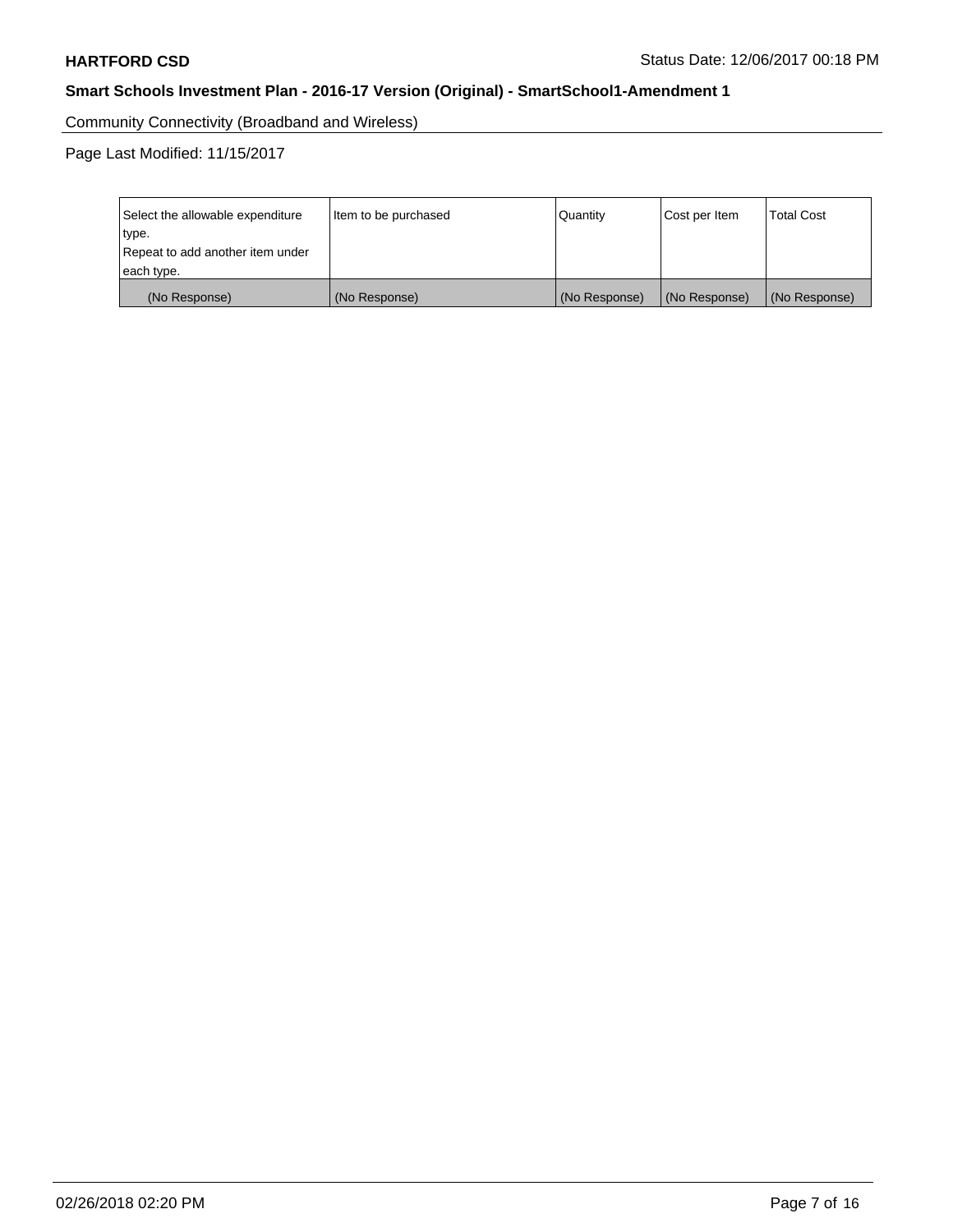## Classroom Learning Technology

Page Last Modified: 11/30/2017

**1. In order for students and faculty to receive the maximum benefit from the technology made available under the Smart Schools Bond Act, their school buildings must possess sufficient connectivity infrastructure to ensure that devices can be used during the school day. Smart Schools Investment Plans must demonstrate that sufficient infrastructure that meets the Federal Communications Commission's 100 Mbps per 1,000 students standard currently exists in the buildings where new devices will be deployed, or is a planned use of a portion of Smart Schools Bond Act funds, or is under development through another funding source.**

**Smart Schools Bond Act funds used for technology infrastructure or classroom technology investments must increase the number of school buildings that meet or exceed the minimum speed standard of 100 Mbps per 1,000 students and staff within 12 months. This standard may be met on either a contracted 24/7 firm service or a "burstable" capability. If the standard is met under the burstable criteria, it must be:**

**1. Specifically codified in a service contract with a provider, and**

**2. Guaranteed to be available to all students and devices as needed, particularly during periods of high demand, such as computer-based testing (CBT) periods.**

**Please describe how your district already meets or is planning to meet this standard within 12 months of plan submission.**

(No Response)

- **1a. If a district believes that it will be impossible to meet this standard within 12 months, it may apply for a waiver of this requirement, as described on the Smart Schools website. The waiver must be filed and approved by SED prior to submitting this survey.**
	- By checking this box, you are certifying that the school district has an approved waiver of this requirement on file with the New York State Education Department.
- **2.** Connectivity Speed Calculator **(Required)**

|                         | l Number of<br><b>Students</b> | Multiply by<br>100 Kbps | Divide by 1000 Current Speed<br>to Convert to<br>Required<br>l Speed in Mb | lin Mb           | Expected<br>Speed to be<br>Attained Within Required<br>12 Months | Expected Date<br>When<br>Speed Will be<br><b>Met</b> |
|-------------------------|--------------------------------|-------------------------|----------------------------------------------------------------------------|------------------|------------------------------------------------------------------|------------------------------------------------------|
| <b>Calculated Speed</b> | (No<br>Response)               | (No Response)           | (No<br>Response)                                                           | (No<br>Response) | (No<br>Response)                                                 | l (No<br>Response)                                   |

**3. If the district wishes to have students and staff access the Internet from wireless devices within the school building, or in close proximity to it, it must first ensure that it has a robust Wi-Fi network in place that has sufficient bandwidth to meet user demand.**

**Please describe how you have quantified this demand and how you plan to meet this demand.**

(No Response)

**4. All New York State public school districts are required to complete and submit an Instructional Technology Plan survey to the New York State Education Department in compliance with Section 753 of the Education Law and per Part 100.12 of the Commissioner's Regulations.**

**Districts that include educational technology purchases as part of their Smart Schools Investment Plan must have a submitted and approved Instructional Technology Plan survey on file with the New York State Education Department.**

By checking this box, you are certifying that the school district has an approved Instructional Technology Plan survey on file with the New York State Education Department.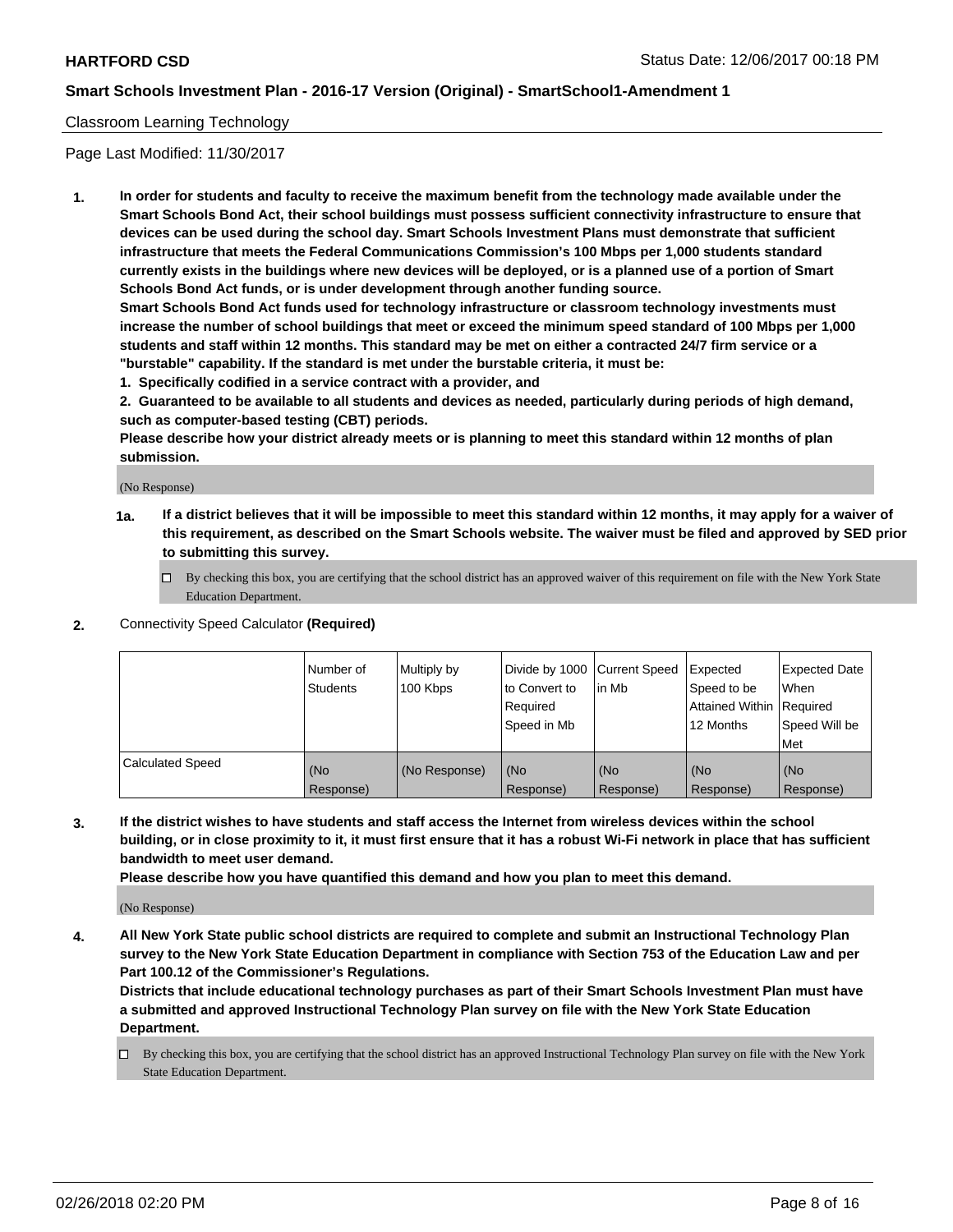### Classroom Learning Technology

Page Last Modified: 11/30/2017

**5. Describe the devices you intend to purchase and their compatibility with existing or planned platforms or systems. Specifically address the adequacy of each facility's electrical, HVAC and other infrastructure necessary to install and support the operation of the planned technology.**

The district is planning to replace our existing, and expiring, SMARTBoards with Dell Interactive televisions, which are compatible with our existing network infrastructure. We have worked with the Learning Technology Office within the WSWHE BOCES to select the television and have used the services of CSArch and Brownnell Electric to map the revised electrical wiring needed to complete the project. BOCES technicians will install the devices.

This is a change from our original plan. Our original plan was seeking epson 585wi interactive projectors. However, since the time of our original application, the technology in the interactive televisions has supplanted the interactive projectors and is a better fit for the district.

- **6. Describe how the proposed technology purchases will:**
	- **> enhance differentiated instruction;**
	- **> expand student learning inside and outside the classroom;**
	- **> benefit students with disabilities and English language learners; and**
	- **> contribute to the reduction of other learning gaps that have been identified within the district.**

**The expectation is that districts will place a priority on addressing the needs of students who struggle to succeed in a rigorous curriculum. Responses in this section should specifically address this concern and align with the district's Instructional Technology Plan (in particular Question 2 of E. Curriculum and Instruction: "Does the district's instructional technology plan address the needs of students with disabilities to ensure equitable access to instruction, materials and assessments?" and Question 3 of the same section: "Does the district's instructional technology plan address the provision of assistive technology specifically for students with disabilities to ensure access to and participation in the general curriculum?"**

(No Response)

**7. Where appropriate, describe how the proposed technology purchases will enhance ongoing communication with parents and other stakeholders and help the district facilitate technology-based regional partnerships, including distance learning and other efforts.**

(No Response)

**8. Describe the district's plan to provide professional development to ensure that administrators, teachers and staff can employ the technology purchased to enhance instruction successfully.**

**Note: This response should be aligned and expanded upon in accordance with your district's response to Question 1 of F. Professional Development of your Instructional Technology Plan: "Please provide a summary of professional development offered to teachers and staff, for the time period covered by this plan, to support technology to enhance teaching and learning. Please include topics, audience and method of delivery within your summary."**

(No Response)

**9. Districts must contact the SUNY/CUNY teacher preparation program that supplies the largest number of the district's new teachers to request advice on innovative uses and best practices at the intersection of pedagogy and educational technology.**

By checking this box, you certify that you have contacted the SUNY/CUNY teacher preparation program that supplies the largest number of your new teachers to request advice on these issues.

#### **9a. Please enter the name of the SUNY or CUNY Institution that you contacted.**

(No Response)

#### **9b. Enter the primary Institution phone number.**

(No Response)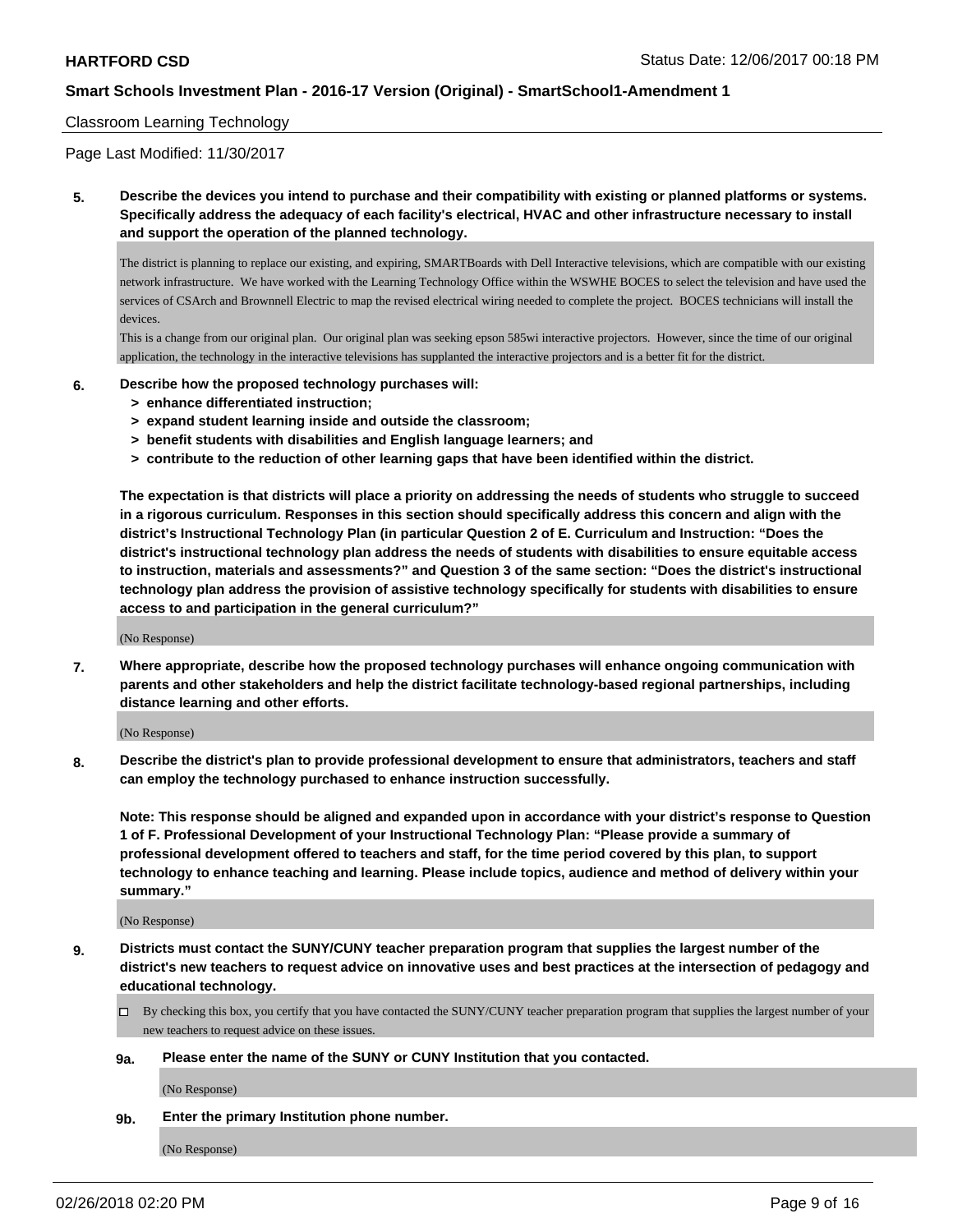Classroom Learning Technology

Page Last Modified: 11/30/2017

**9c. Enter the name of the contact person with whom you consulted and/or will be collaborating with on innovative uses of technology and best practices.**

(No Response)

**10. A district whose Smart Schools Investment Plan proposes the purchase of technology devices and other hardware must account for nonpublic schools in the district.**

#### **Are there nonpublic schools within your school district?**

Yes

**Z** No

**11.** Nonpublic Classroom Technology Loan Calculator

The Smart Schools Bond Act provides that any Classroom Learning Technology purchases made using Smart Schools funds shall be lent, upon request, to nonpublic schools in the district. However, no school district shall be required to loan technology in amounts greater than the total obtained and spent on technology pursuant to the Smart Schools Bond Act and the value of such loan may not exceed the total of \$250 multiplied by the nonpublic school enrollment in the base year at the time of enactment.

See: http://www.p12.nysed.gov/mgtserv/smart\_schools/docs/Smart\_Schools\_Bond\_Act\_Guidance\_04.27.15\_Final.pdf.

|                                     | 1. Classroom<br>Technology<br>Sub-allocation | 12. Public<br>l Enrollment<br>$(2014-15)$  | l 3. Nonpublic<br>Enrollment<br>(2014-15) | l 4. Sum of<br>Public and<br>l Nonpublic<br>Enrollment | 15. Total Per<br>Pupil Sub-<br>l allocation | 6. Total<br>Nonpublic Loan<br>Amount          |
|-------------------------------------|----------------------------------------------|--------------------------------------------|-------------------------------------------|--------------------------------------------------------|---------------------------------------------|-----------------------------------------------|
| Calculated Nonpublic Loan<br>Amount |                                              | (No Response) $ (No$ Response) $ 0\rangle$ |                                           |                                                        |                                             | (No Response)   (No Response)   (No Response) |

**12. To ensure the sustainability of technology purchases made with Smart Schools funds, districts must demonstrate a long-term plan to maintain and replace technology purchases supported by Smart Schools Bond Act funds. This sustainability plan shall demonstrate a district's capacity to support recurring costs of use that are ineligible for Smart Schools Bond Act funding such as device maintenance, technical support, Internet and wireless fees, maintenance of hotspots, staff professional development, building maintenance and the replacement of incidental items. Further, such a sustainability plan shall include a long-term plan for the replacement of purchased devices and equipment at the end of their useful life with other funding sources.**

 $\Box$  By checking this box, you certify that the district has a sustainability plan as described above.

**13. Districts must ensure that devices purchased with Smart Schools Bond funds will be distributed, prepared for use, maintained and supported appropriately. Districts must maintain detailed device inventories in accordance with generally accepted accounting principles.**

 $\Box$  By checking this box, you certify that the district has a distribution and inventory management plan and system in place.

**14.** If you are submitting an allocation for **Classroom Learning Technology** complete this table. **Note that the calculated Total at the bottom of the table must equal the Total allocation for this category that you entered in the SSIP Overview overall budget.**

|                          | Sub-Allocation |
|--------------------------|----------------|
| Interactive Whiteboards  | (No Response)  |
| <b>Computer Servers</b>  | (No Response)  |
| <b>Desktop Computers</b> | (No Response)  |
| <b>Laptop Computers</b>  | (No Response)  |
| <b>Tablet Computers</b>  | (No Response)  |
| <b>Other Costs</b>       |                |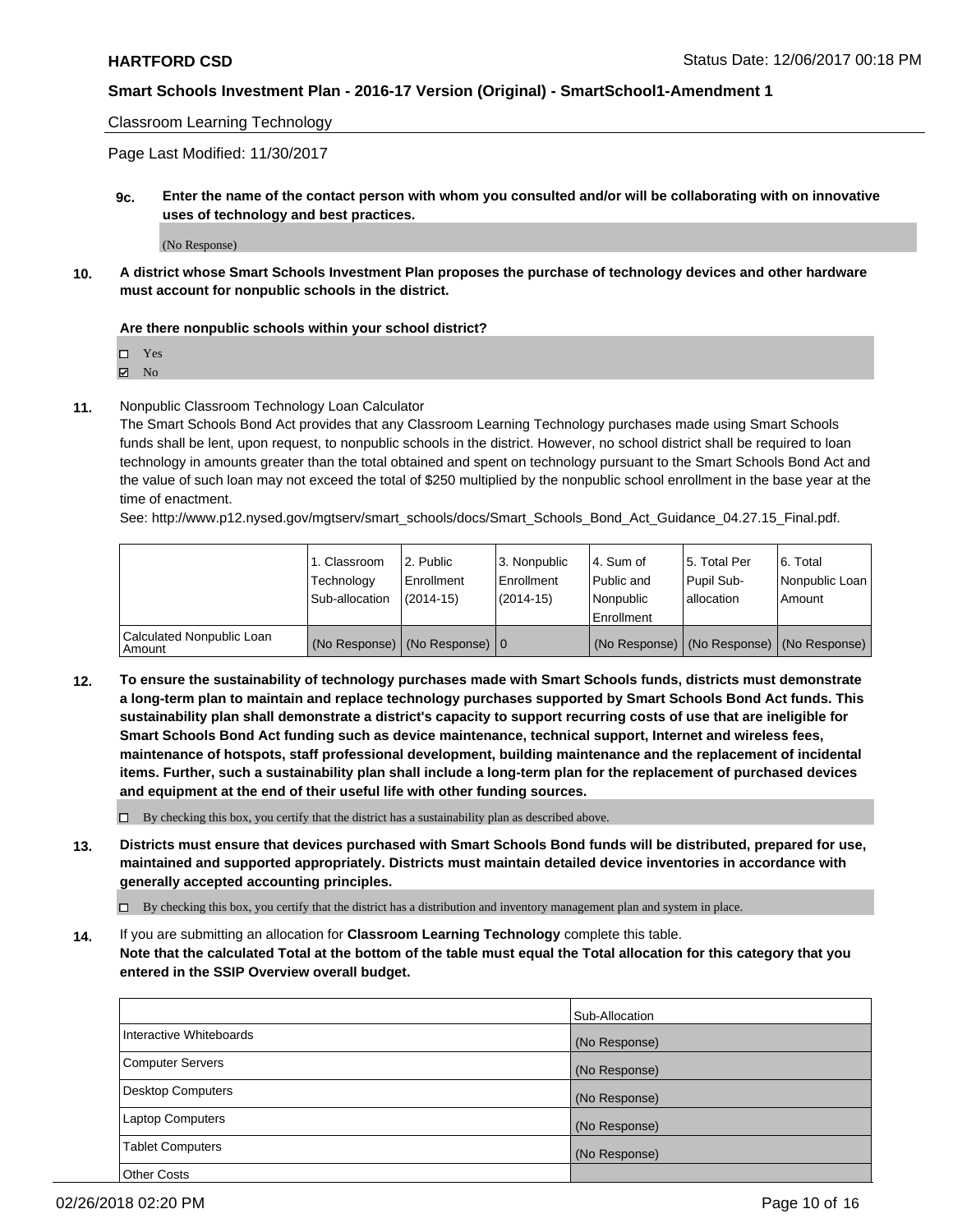#### Classroom Learning Technology

Page Last Modified: 11/30/2017

|         | Sub-Allocation |
|---------|----------------|
|         | 99,567         |
| Totals: | 99,567         |

**15. Please detail the type, quantity, per unit cost and total cost of the eligible items under each sub-category. This is especially important for any expenditures listed under the "Other" category. All expenditures must be capital-bond eligible to be reimbursed through the SSBA. If you have any questions, please contact us directly through smartschools@nysed.gov.**

**Please specify in the "Item to be Purchased" field which specific expenditures and items are planned to meet the district's nonpublic loan requirement, if applicable.**

**NOTE: Wireless Access Points that will be loaned/purchased for nonpublic schools should ONLY be included in this category, not under School Connectivity, where public school districts would list them.**

| Select the allowable expenditure | Item to be Purchased                                    | Quantity | Cost per Item | <b>Total Cost</b> |
|----------------------------------|---------------------------------------------------------|----------|---------------|-------------------|
| type.                            |                                                         |          |               |                   |
| Repeat to add another item under |                                                         |          |               |                   |
| each type.                       |                                                         |          |               |                   |
| <b>Other Costs</b>               | OptiPlex 505 MFF                                        | 50       | 586           | 29,300            |
| <b>Other Costs</b>               | Dell OptiPlex Micro Dual VESA Mount                     | 45       | 18            | 823               |
| <b>Other Costs</b>               | Dell Interactive Conference Room 70<br>Monitor - C7017T | 50       | 2,799         | 139.950           |
| <b>Other Costs</b>               | Dell Wireless Module - WR 517                           | 50       | 115           | 5,769             |
| <b>Other Costs</b>               | epson585wi interactive projectors                       | $-45$    | 1,695         | $-76,275$         |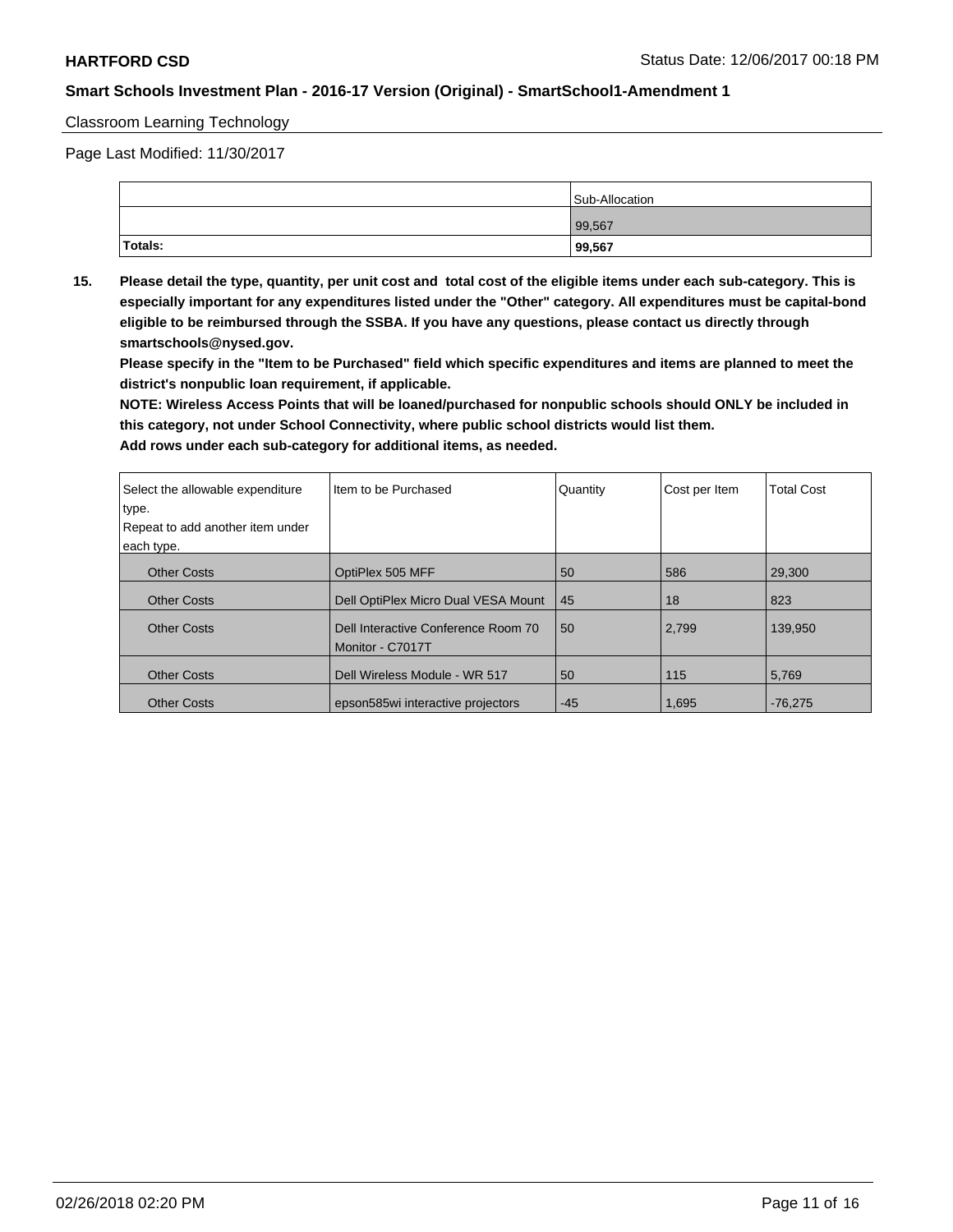### Pre-Kindergarten Classrooms

Page Last Modified: 11/15/2017

**1. Provide information regarding how and where the district is currently serving pre-kindergarten students and justify the need for additional space with enrollment projections over 3 years.**

(No Response)

- **2. Describe the district's plan to construct, enhance or modernize education facilities to accommodate prekindergarten programs. Such plans must include:**
	- **Specific descriptions of what the district intends to do to each space;**
	- **An affirmation that pre-kindergarten classrooms will contain a minimum of 900 square feet per classroom;**
	- **The number of classrooms involved;**
	- **The approximate construction costs per classroom; and**
	- **Confirmation that the space is district-owned or has a long-term lease that exceeds the probable useful life of the improvements.**

(No Response)

**3. Smart Schools Bond Act funds may only be used for capital construction costs. Describe the type and amount of additional funds that will be required to support ineligible ongoing costs (e.g. instruction, supplies) associated with any additional pre-kindergarten classrooms that the district plans to add.**

(No Response)

**4. All plans and specifications for the erection, repair, enlargement or remodeling of school buildings in any public school district in the State must be reviewed and approved by the Commissioner. Districts that plan capital projects using their Smart Schools Bond Act funds will undergo a Preliminary Review Process by the Office of Facilities Planning.**

**Please indicate on a separate row each project number given to you by the Office of Facilities Planning.**

| <b>Project Number</b> |  |
|-----------------------|--|
| (No Response)         |  |

**5.** If you have made an allocation for **Pre-Kindergarten Classrooms,** complete this table.

**Note that the calculated Total at the bottom of the table must equal the Total allocation for this category that you entered in the SSIP Overview overall budget.**

|                                          | Sub-Allocation |
|------------------------------------------|----------------|
| Construct Pre-K Classrooms               | (No Response)  |
| Enhance/Modernize Educational Facilities | (No Response)  |
| Other Costs                              | (No Response)  |
| Totals:                                  | 0              |

**6. Please detail the type, quantity, per unit cost and total cost of the eligible items under each sub-category. This is especially important for any expenditures listed under the "Other" category. All expenditures must be capital-bond eligible to be reimbursed through the SSBA. If you have any questions, please contact us directly through smartschools@nysed.gov.**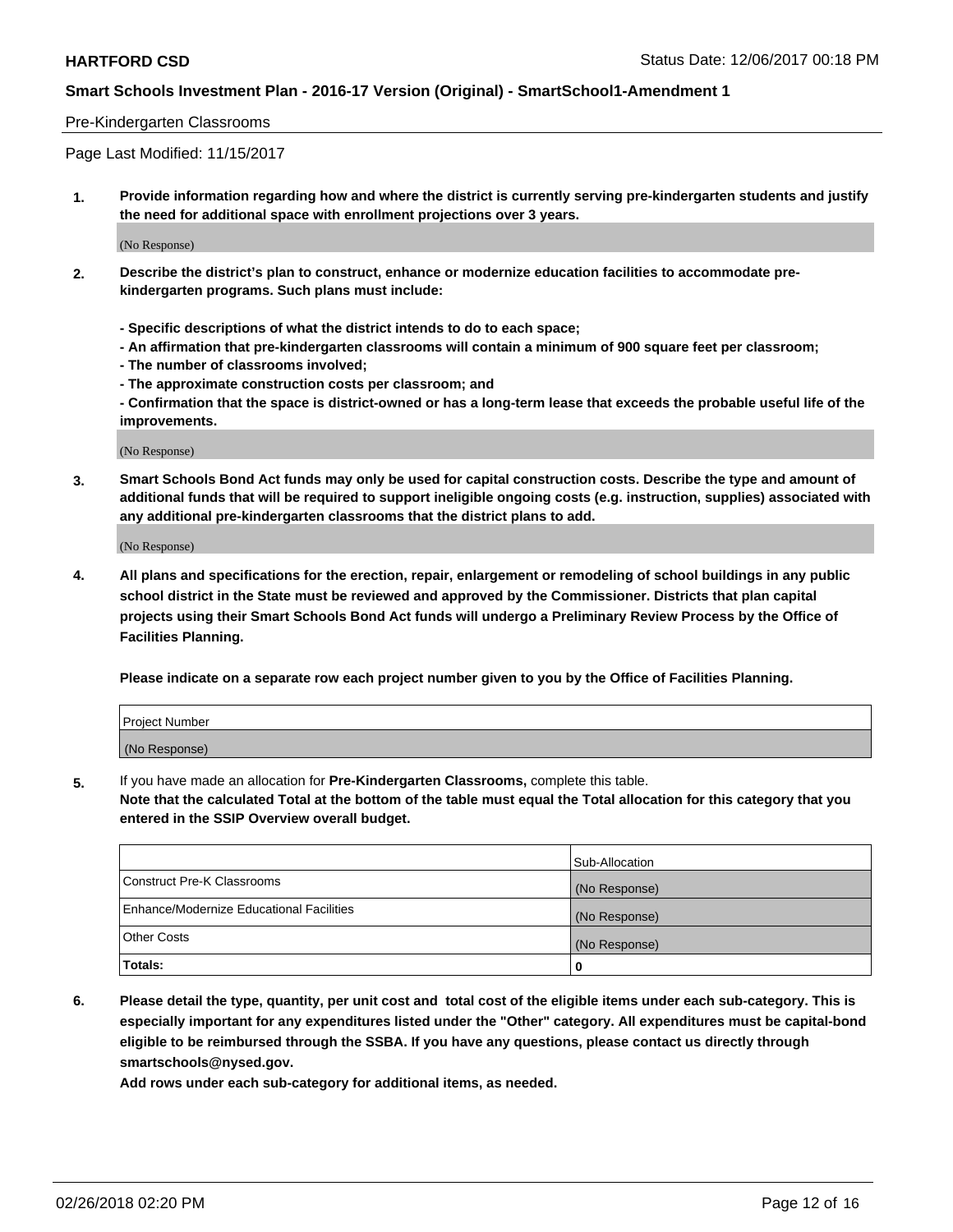# Pre-Kindergarten Classrooms

Page Last Modified: 11/15/2017

| Select the allowable expenditure | Item to be purchased | Quantity      | Cost per Item | <b>Total Cost</b> |
|----------------------------------|----------------------|---------------|---------------|-------------------|
| type.                            |                      |               |               |                   |
| Repeat to add another item under |                      |               |               |                   |
| each type.                       |                      |               |               |                   |
| (No Response)                    | (No Response)        | (No Response) | (No Response) | (No Response)     |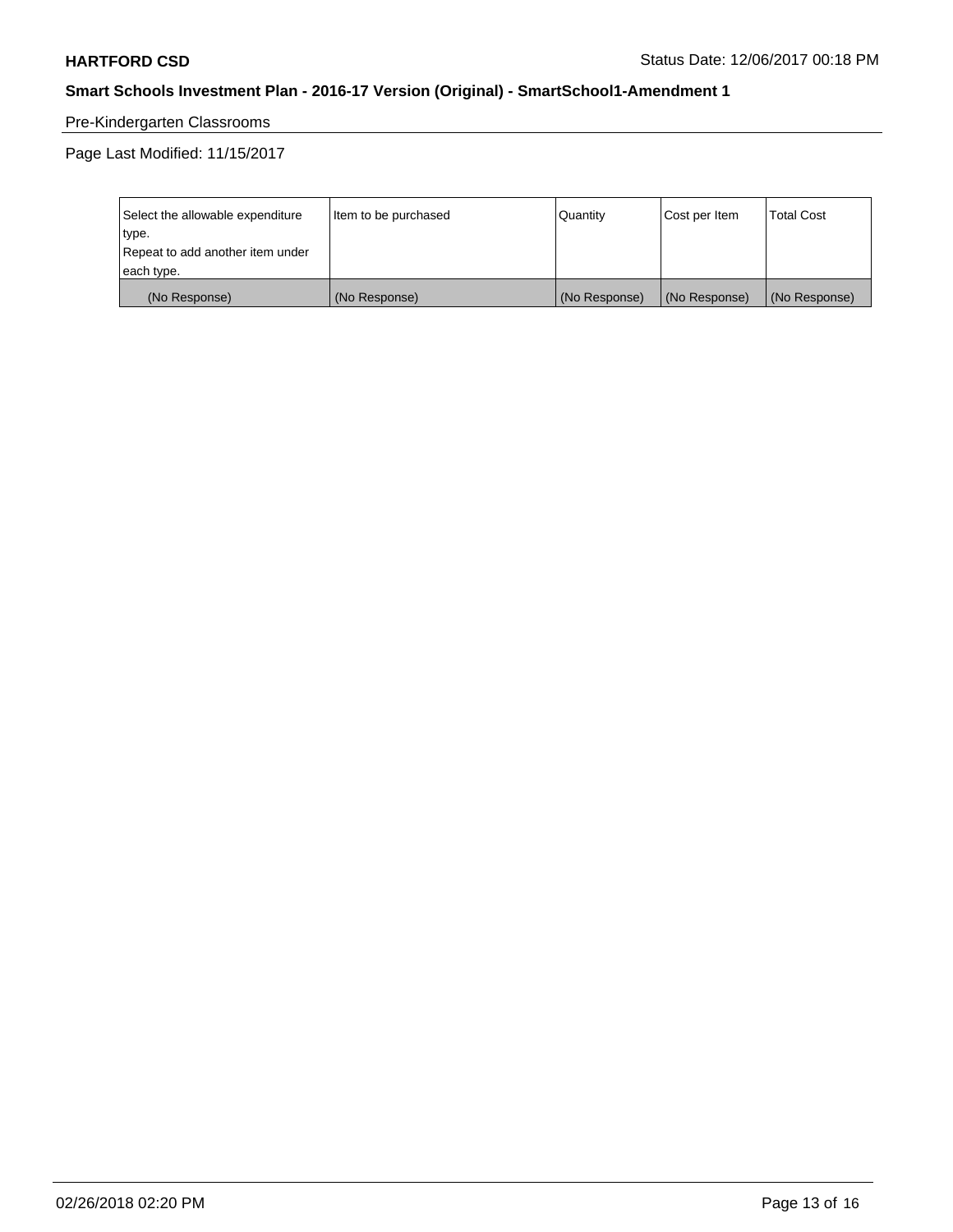#### Replace Transportable Classrooms

Page Last Modified: 11/15/2017

**1. Describe the district's plan to construct, enhance or modernize education facilities to provide high-quality instructional space by replacing transportable classrooms.**

(No Response)

**2. All plans and specifications for the erection, repair, enlargement or remodeling of school buildings in any public school district in the State must be reviewed and approved by the Commissioner. Districts that plan capital projects using their Smart Schools Bond Act funds will undergo a Preliminary Review Process by the Office of Facilities Planning.**

**Please indicate on a separate row each project number given to you by the Office of Facilities Planning.**

| Project Number |  |
|----------------|--|
| (No Response)  |  |

**3. For large projects that seek to blend Smart Schools Bond Act dollars with other funds, please note that Smart Schools Bond Act funds can be allocated on a pro rata basis depending on the number of new classrooms built that directly replace transportable classroom units.**

**If a district seeks to blend Smart Schools Bond Act dollars with other funds describe below what other funds are being used and what portion of the money will be Smart Schools Bond Act funds.**

(No Response)

**4.** If you have made an allocation for **Replace Transportable Classrooms**, complete this table. **Note that the calculated Total at the bottom of the table must equal the Total allocation for this category that you entered in the SSIP Overview overall budget.**

|                                                | Sub-Allocation |
|------------------------------------------------|----------------|
| Construct New Instructional Space              | (No Response)  |
| Enhance/Modernize Existing Instructional Space | (No Response)  |
| Other Costs                                    | (No Response)  |
| Totals:                                        | 0              |

**5. Please detail the type, quantity, per unit cost and total cost of the eligible items under each sub-category. This is especially important for any expenditures listed under the "Other" category. All expenditures must be capital-bond eligible to be reimbursed through the SSBA. If you have any questions, please contact us directly through smartschools@nysed.gov.**

| Select the allowable expenditure | Item to be purchased | Quantity      | Cost per Item | <b>Total Cost</b> |
|----------------------------------|----------------------|---------------|---------------|-------------------|
| type.                            |                      |               |               |                   |
| Repeat to add another item under |                      |               |               |                   |
| each type.                       |                      |               |               |                   |
| (No Response)                    | (No Response)        | (No Response) | (No Response) | (No Response)     |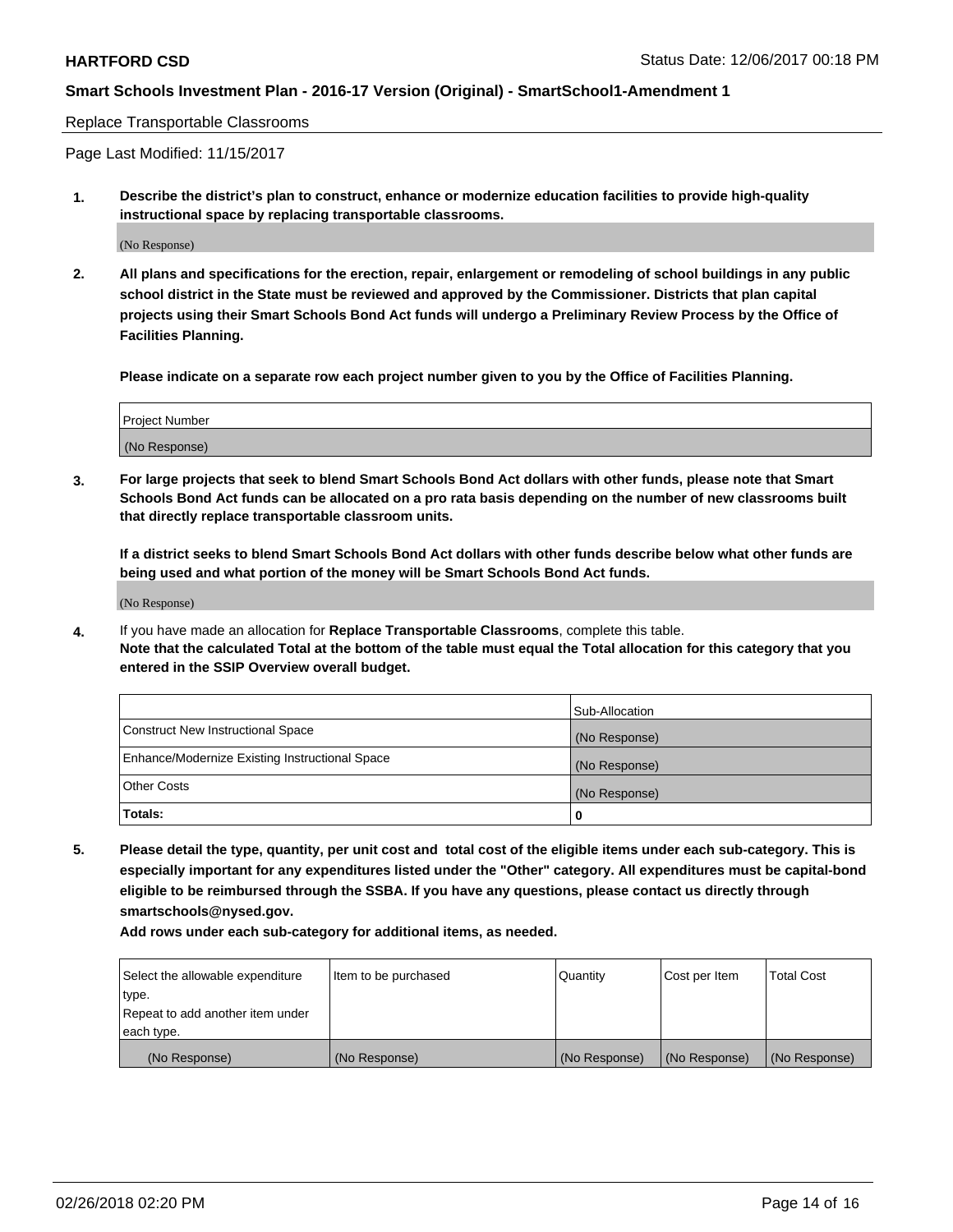#### High-Tech Security Features

Page Last Modified: 11/15/2017

**1. Describe how you intend to use Smart Schools Bond Act funds to install high-tech security features in school buildings and on school campuses.**

(No Response)

**2. All plans and specifications for the erection, repair, enlargement or remodeling of school buildings in any public school district in the State must be reviewed and approved by the Commissioner. Districts that plan capital projects using their Smart Schools Bond Act funds will undergo a Preliminary Review Process by the Office of Facilities Planning.** 

**Please indicate on a separate row each project number given to you by the Office of Facilities Planning.**

| <b>Project Number</b> |  |  |
|-----------------------|--|--|
|                       |  |  |
| (No Response)         |  |  |

- **3. Was your project deemed eligible for streamlined Review?**
	- Yes  $\square$  No
- **4. Include the name and license number of the architect or engineer of record.**

| Name          | License Number |
|---------------|----------------|
| (No Response) | (No Response)  |

**5.** If you have made an allocation for **High-Tech Security Features**, complete this table. **Note that the calculated Total at the bottom of the table must equal the Total allocation for this category that you entered in the SSIP Overview overall budget.**

|                                                      | Sub-Allocation |
|------------------------------------------------------|----------------|
| Capital-Intensive Security Project (Standard Review) | (No Response)  |
| <b>Electronic Security System</b>                    | (No Response)  |
| <b>Entry Control System</b>                          | (No Response)  |
| Approved Door Hardening Project                      | (No Response)  |
| <b>Other Costs</b>                                   | (No Response)  |
| Totals:                                              | 0              |

**6. Please detail the type, quantity, per unit cost and total cost of the eligible items under each sub-category. This is especially important for any expenditures listed under the "Other" category. All expenditures must be capital-bond eligible to be reimbursed through the SSBA. If you have any questions, please contact us directly through smartschools@nysed.gov.**

| Select the allowable expenditure | Item to be purchased | Quantity      | Cost per Item | <b>Total Cost</b> |
|----------------------------------|----------------------|---------------|---------------|-------------------|
| type.                            |                      |               |               |                   |
| Repeat to add another item under |                      |               |               |                   |
| each type.                       |                      |               |               |                   |
| (No Response)                    | (No Response)        | (No Response) | (No Response) | (No Response)     |